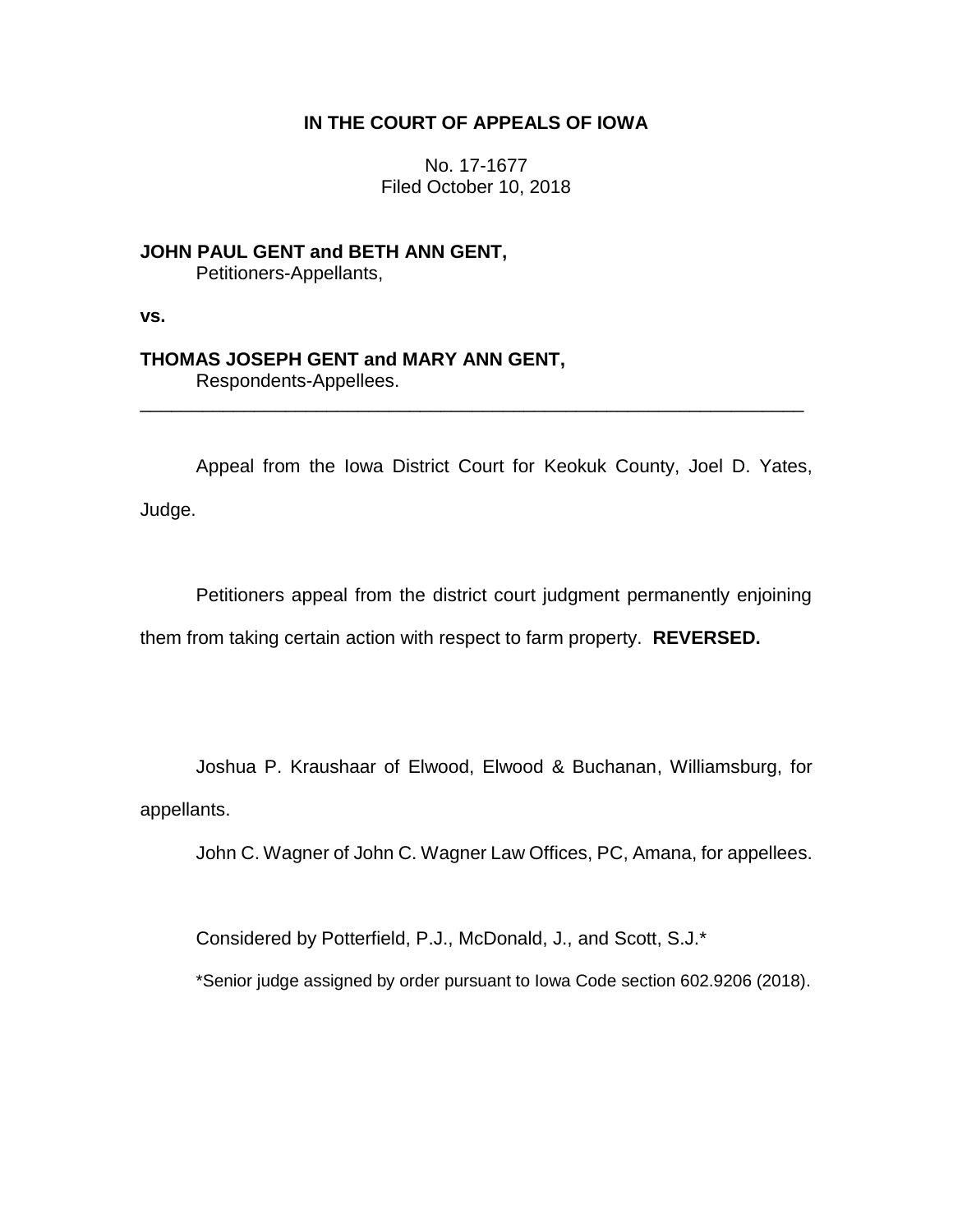## **MCDONALD, Judge.**

 $\overline{a}$ 

This case arises out of an intra-family dispute concerning farmland. The issue on appeal is the propriety of a permanent injunction regulating John and Beth Gent's use of leased family farmland. Our review is de novo. *See Skow v. Goforth*, 618 N.W.2d 275, 277 (Iowa 2000). Deference is given to the district court's factual findings, particularly relating to witness credibility. *See Sear v. Clayton Cty. Zoning Bd. of Adjustment*, 590 N.W.2d 512, 515 (Iowa 1999).

By way of background, John and Beth Gent filed a petition for declaratory judgment against Thomas and Mary Gent, John's brother and sister-in-law.<sup>1</sup> John sought a declaration that a twenty-year farm lease he entered into with his parents, Dennis and Shirley Gent, was valid. The validity of the lease was put in question after Thomas exercised an option to purchase the land and sent notice to John of his intention to terminate the farm lease as successor to Dennis and Shirley. Thomas filed counterclaims against John, contending John's farm lease was invalid and John was committing waste with respect to the farmland. On John's motion for summary judgment, the district court found the farm lease was valid and enjoined Thomas from disturbing John's quiet enjoyment and possession of the leased property.

Thomas's counterclaim for waste later came on for trial. At trial, Thomas testified John was committing waste in several respects. He testified John damaged the land by removing terracing. He testified John had not cleared

2

 $<sup>1</sup>$  Although Beth and Mary are parties to the suit, they are nominal parties. The relevant</sup> conduct involves only John and Thomas. This opinion will thus only refer to John and Thomas throughout as shorthand for all of the named parties.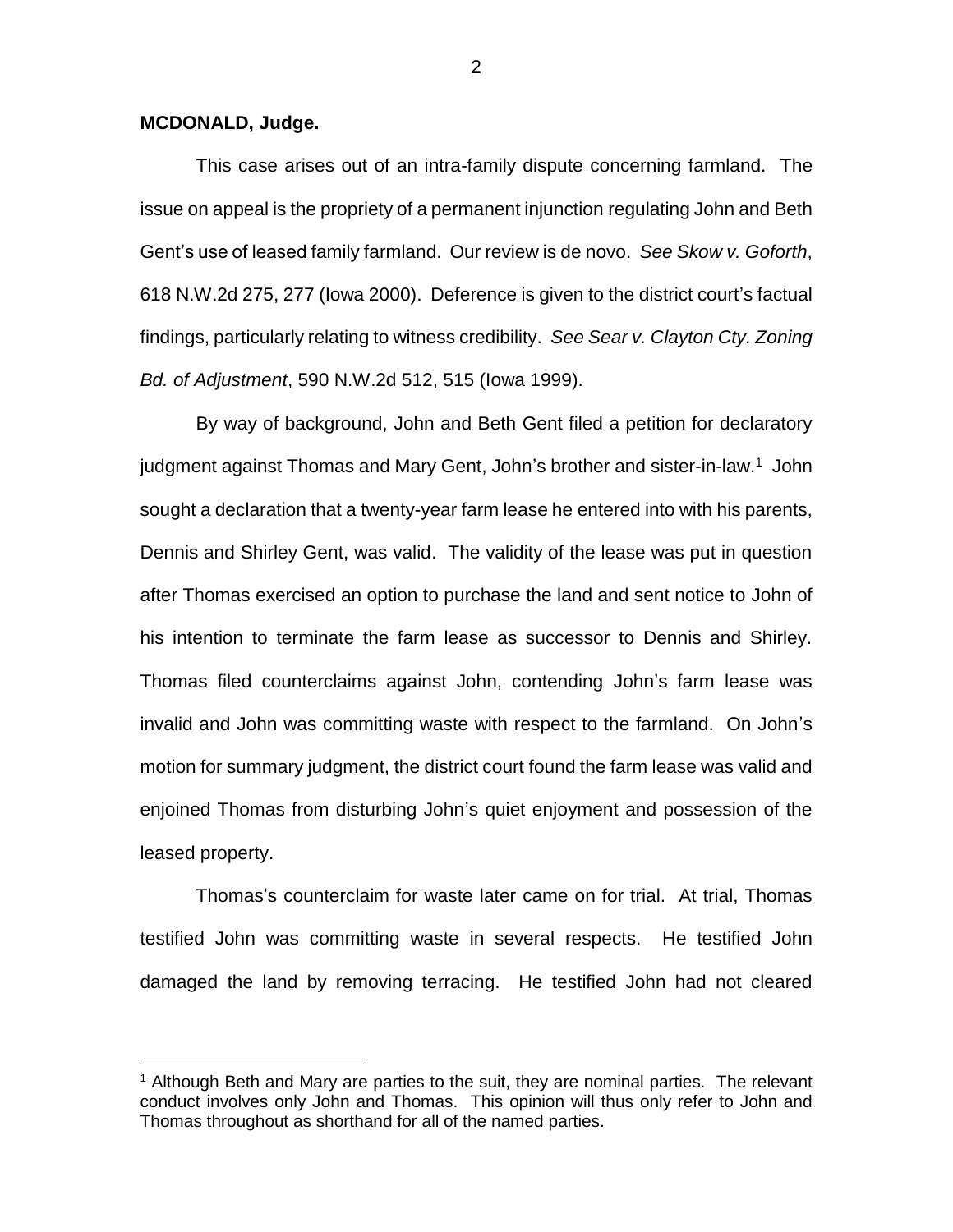downed trees. John had removed a building without permission. He testified John made a threat to treat the land with a chemical that would prevent vegetation growth for up to ten years. John denied most of Thomas's claims. Those things he did not deny—for example, removing terracing—were done at Dennis's direction for the purpose of improving the productivity of the land. After hearing the evidence, the district court granted Thomas's request for permanent injunctive relief. In its ruling, the district court made no findings and largely adopted Thomas's proposed order. John seeks relief from this order.

As a general rule, permanent injunctive relief is an extraordinary remedy and should be granted "with caution and only when clearly required." *Hockenberg Equip. Co. v. Hockenberg's Equip. & Supply Co. of Des Moines, Inc.*, 510 N.W.2d 153, 158 (Iowa 1993). The party seeking permanent injunctive relief must prove "(1) an invasion or threatened invasion of a right, (2) substantial injury or damages will result unless an injunction is granted, and (3) no adequate legal remedy is available." *Skow*, 618 N.W.2d at 278. "When considering the appropriateness of an injunction 'the court should carefully weigh the relative hardship which would be suffered by the enjoined party upon awarding injunctive relief.'" *Sear*, 590 N.W.2d at 515 (quoting *Matlock v. Weets*, 531 N.W.2d 118, 122 (Iowa 1995)). As the party seeking permanent injunctive relief, Thomas had the burden of proof. *See Meyers v. Caple*, 258 N.W.2d 301, 305 (Iowa 1977).

Thomas failed to prove he would suffer substantial injury or damages in the absence of permanent injunctive relief. "In order to demonstrate injury or damages, [the party seeking relief] must be able to show that there is a real and immediate threat the injury will either continue or be repeated unless the requested

3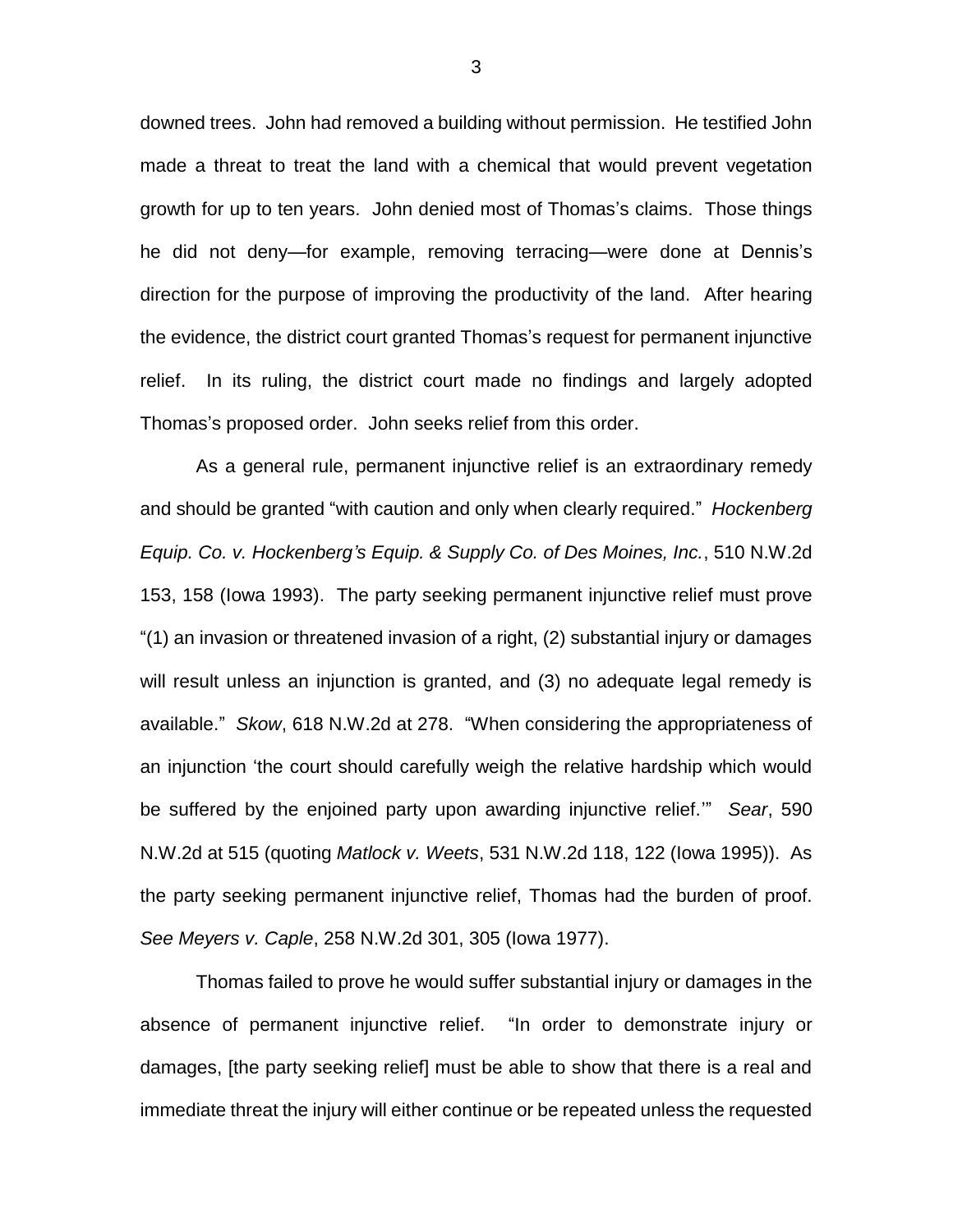terms are included in the permanent injunction." *In re Langholz*, 887 N.W.2d 770, 781 (Iowa 2016) (citation omitted). Here, Thomas's claims of waste are not credible. John farms full time. He farms this land and other farmland. He is experienced and has a history of good husbandry practices. His lease agreement obligates him to rent the farmland until 2035. He had no and has no economic incentive to destroy the very ground he farms. In contrast, Thomas does not farm. He did not have personal knowledge of the present condition of the farm. He was unaware his father approved much of what John had done to the farm. In short, there is simply no credible evidence John committed waste, Thomas suffered injury, or Thomas would suffer injury in the future.

Thomas also failed to establish he lacks an adequate legal remedy to redress his claimed injury. On the contrary, Thomas has multiple legal remedies to redress any injury to the property. Thomas could seek monetary relief for any violation of the lease agreement, which includes a good husbandry provision. In addition, Iowa Code chapter 658 provides a cause of action for waste, including the availability of treble damages resulting from such waste. *See* Iowa Code § 658.1A (2018). The availability of other relief makes permanent injunctive relief inappropriate. *See Lewis Invs., Inc. v. City of Iowa City*, 703 N.W.2d 180, 185 (Iowa 2005); *Sergeant Bluff-Luton Sch. Dist. v. City of Sioux City*, 562 N.W.2d 154, 156 (Iowa 1997) (stating it is a "well-established rule that an action for an injunction will not lie where the petitioner has an adequate remedy at law").

The district court erred in granting Thomas's cross-petition for permanent injunctive relief. Thomas failed to prove he would suffer a substantial injury in the

4